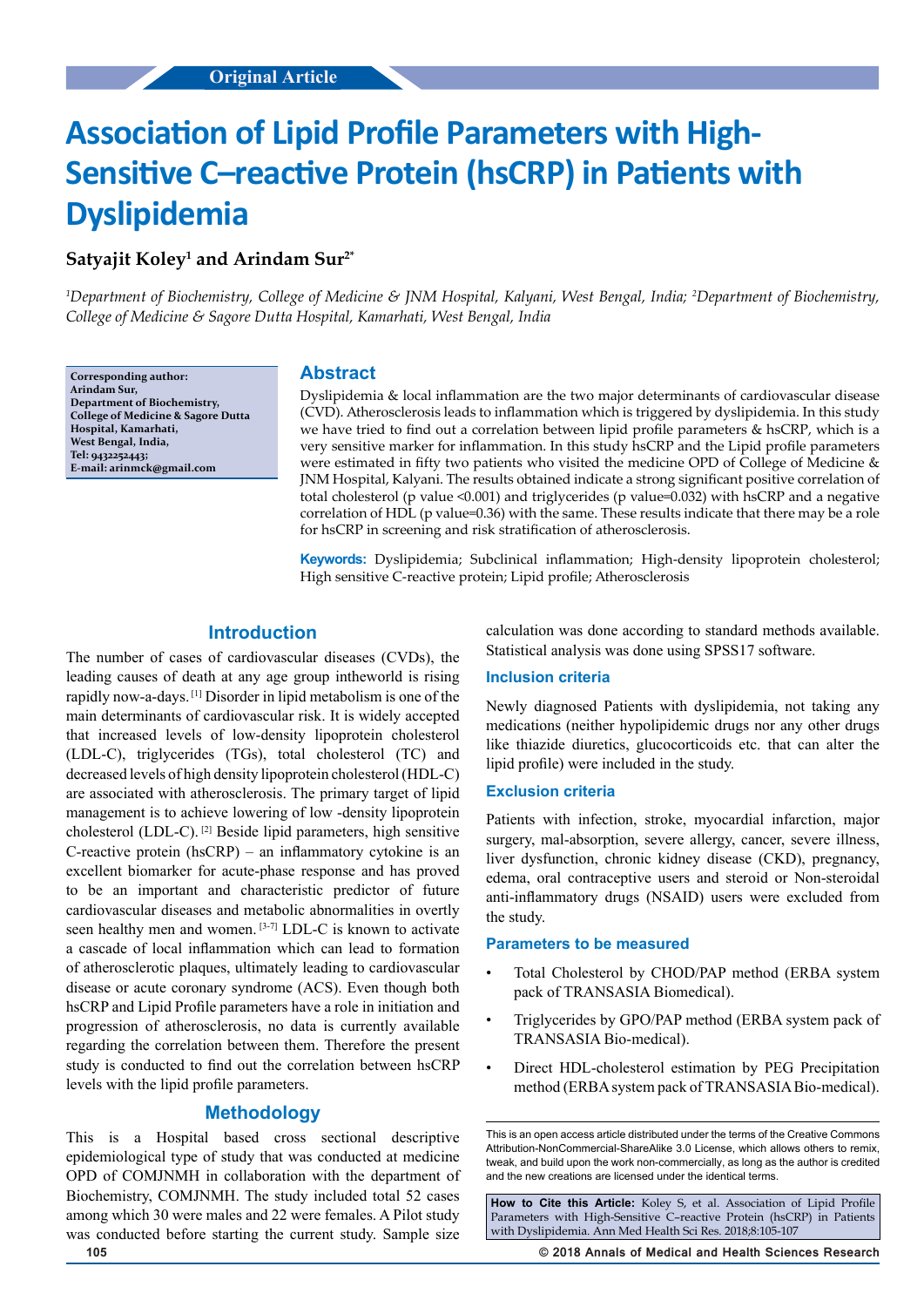| Table 1: Correlation of hsCRP with the lipid profile parameters.      |         |            |
|-----------------------------------------------------------------------|---------|------------|
| <b>Parameters</b>                                                     | r-value | p-value    |
| Triglyceride                                                          | 0.22    | $0.032*$   |
| <b>Total Cholesterol</b>                                              | 0.48    | $< 0.001*$ |
| HDL-C                                                                 | $-0.12$ | 0.36       |
| LDL-C                                                                 | 0.27    | $0.02*$    |
| *Statistically significant (p-value <0.05), r=Correlation coefficient |         |            |

- LDL-cholesterol (Calculated by Fried Wald's formula).
- hsCRP by sandwich ELISA technique using hsCRP kit.

#### **Results**

Total 52 dyslipidemic subjects were included in this study to find out the correlation between lipid profile parameters & hsCRP. All the patients were newly diagnosed, prior to treatment [Table 1].

## **Discussion**

This study showed a strong and significant positive correlation between the serum hsCRP Levels with the total serum cholesterol ( $p$ <0.001,  $r$ =0.48) and significant positive correlation of triglycerides with hsCRP ( $p=0.032$ ,  $r=0.22$ ). A statistically non-significant and weak negative correlation is seen between the serum hsCRP levels and HDL-C ( $p=0.36$ ,  $r=-0.12$ ). On the other hand, LDL-C showed a statistically significant positive correlation with serum hsCRP level ( $p=0.02$ ,  $r=0.27$ ).

These findings support the hypothesis that dyslipidemia can induce an inflammatory reaction at blood vessels which is a hall mark feature for development of atherosclerosis. Lowgrade inflammation is a novel risk factor in all stages of atherosclerosis and acute coronary syndrome. CRP is an acute phase protein which is generated shortly after an inflammatory stimulus from the liver cells. Several cytokines like IL-1, IL-6 and TNF- $\alpha$  that are secreted locally in the area of the damaged tissue regulate the production of CRP. [8] Cardiovascular diseases, metabolic syndrome, Type-2 diabetes mellitus and obesity are associated with low grade of systemic inflammation and in these conditions, as inflammation is subclinical or low grade, hence CRP level does not increase at a greater amount as seen in severe systemic infections rather its increment is small so that highly sensitive method is needed to estimate that small amount of CRP in blood, there for hsCRP estimation have been emerged in the field of medical sciences. This in part suggests that the associations of CRP concentrations with fasting insulin, fasting glucose, and HOMA-IR could be due to the presence of a chronic systemic sub-clinical inflammation. Disease like Dilated cardiomyopathy (DCM) is associated with increased inflammatory response reflected among other markers in highsensitivity C-reactive protein (hsCRP) and soluble interleukin-2 receptor (sIL-2R) levels. There was a significant correlation between sIL-2R and hsCRP levels in dyslipidemic patients but not in normo-lipidemic patients Therefore estimation of IL-1, IL-6 and TNF-α along with HOMA-IR and sIL-2R was also essential for identification of other cardiovascular disease in immune-mediated inflammatory diseases. Due to inadequacy of funds the authors were not able to estimate the above mentioned parameters.

cholesterol are associated with development and progression of atherosclerosis. [9] The transport vehicle of cholesterol and other lipids in body is low density lipoprotein cholesterol (LDL-C). Once oxidized, LDL-C is called small dense LDL which can trigger a low grade local inflammation leading to cytokine release. Phagocytosis of oxidized LDL by monocytes transforms them into foam cells with a lipid core which is the beginning of atherosclerotic plaque formation. Moreover, the storage site of triglycerides is mainly adipose tissue which was earlier considered to be a passive organ is now known to express the pro-inflammatory cytokines like IL-6. Excess loading of triglycerides in adipose tissue as seen in obesity can cause release of IL-6 by adipose tissue which can be involved in induction of low grade systemic inflammation as well as inflammation at blood vessels. [10] High serum level of high density lipoprotein cholesterol (HDL-C) on the other hand is associated with reduced risk for development of atherosclerotic disease as it is involved in reverse cholesterol transport. HDL-C particle are therefore believed to be anti-atherogenic and antagonized pathways of inflammation, thrombosis and oxidation of LDL-C. [11] Serum amyloid A (SAA) is transported predominantly on HDL and levels of this protein increase markedly during acute and chronic inflammation in both animals and humans. Increased SAA levels predict the risk of cardiovascular disease in humans. There are evidences, showing that secretory phospholipase A2, an HDL-associated protein, and platelet-activating factor acetylhydrolase, a protein associated predominantly with LDL in humans and HDL in mice, might also play roles both as markers and mediators of human atherosclerosis. In contrast to positive acute-phase proteins, negative acute-phase proteins have received less attention. The level of Apo lipoprotein A-I (apoA-I), the major apolipoprotein of HDL, decreases during inflammation. Recent studies also indicate that HDL is oxidized by myeloperoxidase in patients with established atherosclerosis. These alterations may limit the ability of apoA-I to participate in reverse cholesterol transport. Paraoxonase-1 (PON1), another HDL-associated protein, also decreases during inflammation. PON1 is atheroprotective in animal models of hypercholesterolemia. Controversy over its utility as a marker of human atherosclerosis may reflect the fact that enzyme activity rather than blood level (or genotype) is the major determinant of cardiovascular risk. Thus, multiple lipoprotein-associated proteins that change in concentration during acute and chronic inflammation may serve as markers of cardiovascular disease.

In rodent models of glucose metabolism, the *in vivo* infusion of human recombinant IL-6 has been shown to induce gluconeogenesis, subsequent hyperglycemia, and compensatory hyperinsulinemia. Similar metabolic responses have been observed in humans after administration of subcutaneous recombinant IL-6. The possible explanation is altered endothelial permeability and diminished peripheral blood flow which may limit insulin delivery and promote insulin resistance in metabolically active tissues. [12] Other potential mediators of insulin resistance deriving from adipose stores include tumor necrosis factor α, leptin, free fatty acids, and resist in.  $[13-18]$ 

Studies have shown levels of LDL-C, triglycerides and total

The data obtained from the study therefore supports the theory